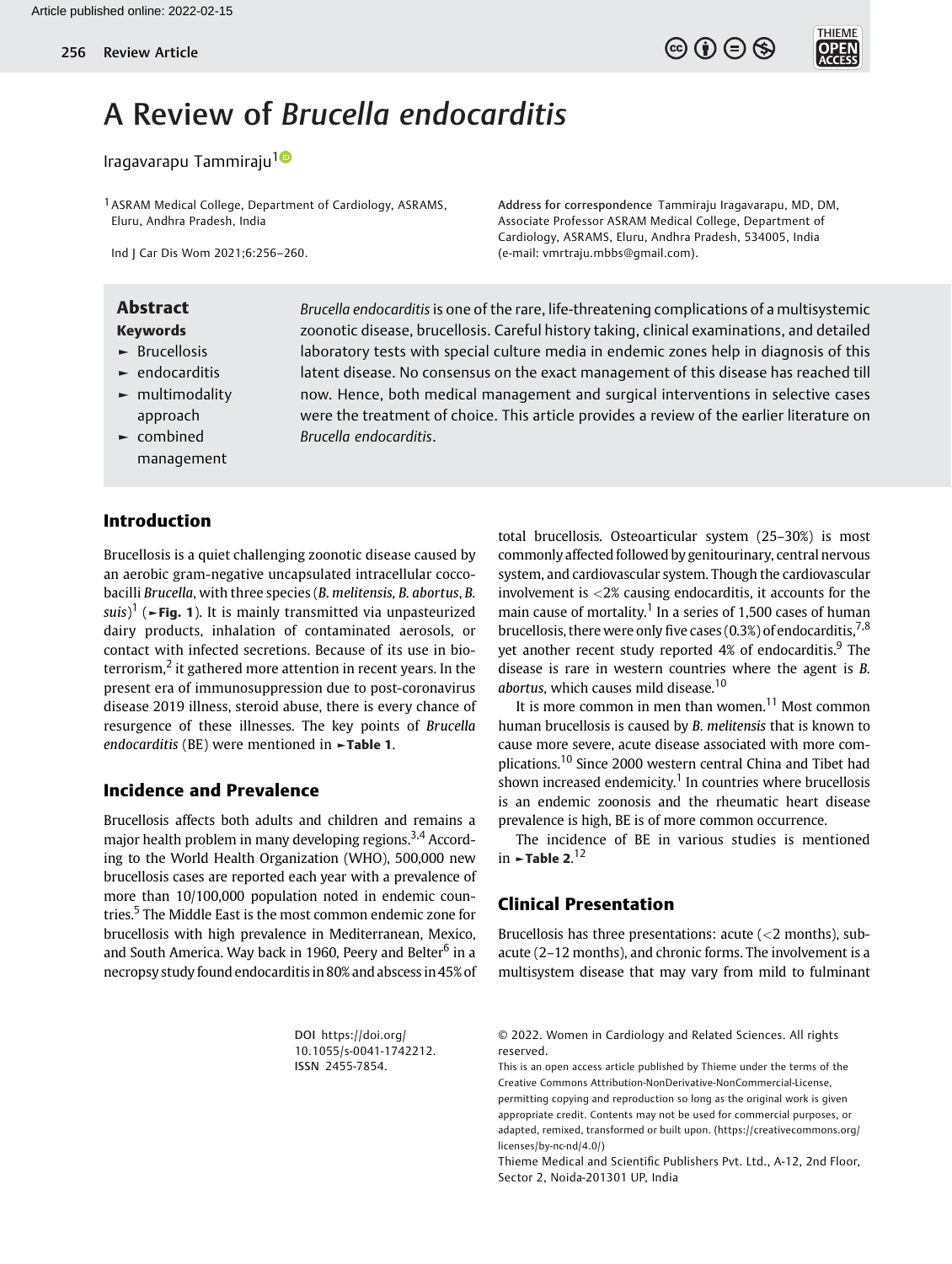(ventricular septal defect), rheumatic heart disease, and acute valve malfunction. Extracardiac manifestations such as sepsis, septic shock, renal failure, pneumonia, disseminated pulmonary abscess, liver abscess, sacroiliitis, and encephalopathy

Coming to the cardiac involvement, the frequently infected native valve is aortic valve (29–75%) followed by the mitral valve. Secondary infection of predamaged mitral valve is more common than the aortic valve.<sup>14</sup> Prosthetic valves were affected in 8.3% of cases.<sup>11,15</sup> The most frequent cardiac symptoms are dyspnea due to congestive heart failure (CHF) (75–90%). The presence of new onset murmur is the most common clinical sign.<sup>16</sup> The occurrence of embolic manifestations was not more common than endo-

Definitive diagnosis of BE is made in accordance with Duke's criteria. High degree of suspicion is needed for diagnosis in a patient living in endemic region and is in contact with livestock and veterinary products. Multi modality approach including Brucella endocarditis blood culture, echocardiography (transthoracic/transesophageal), and serology help in diagnosing this latent disease. Other tests like immunohistology, polymerase chain reaction (PCR), and analysis of

carditis caused by other organisms.17,18

surgical material also aid in diagnosis.

were reported.<sup>13</sup>

**Diagnosis** 



Fig. 1 Gram's smear of culture showing gram negative Brucella melitensis bacillus.

| Table 1 Key points about Brucella endocarditis |
|------------------------------------------------|
|------------------------------------------------|

| Key Points to remember                                                                                                                                                           |
|----------------------------------------------------------------------------------------------------------------------------------------------------------------------------------|
| • High index of suspicion is required for the diagnosis of<br>Brucella endocarditis<br>$\circ$ In an endemic area<br>∘ Contact with livestock<br>• Culture negative endocarditis |
| • Careful examination is needed to pick up the signs and<br>symptoms of early features of endocarditis in brucellosis                                                            |
| • Need to take the help of multiple investigations for the<br>diagnosis of this latent organism                                                                                  |
| • Surgery is reserved for selective cases of refractory heart<br>failure                                                                                                         |
| • Combined medical and surgical treatment is needed to<br>decrease the morbidity and mortality                                                                                   |

course with 30 to 40% morbidity. The most common manifestations are undulant fever, arthralgia, asthenia, hepatosplenomegaly, and other constitutional symptoms. The incubation period is  $\sim$ 2 to 6 weeks but may occasionally be much longer.

The patients with BE suffer for 6 to 12 months. Among the cardiac complications associated with endocarditis are paravalvular leakage, ring abscess, congenital heart disease

Blood Culture

Three sets of blood cultures should be drawn half an hour apart from different areas. Though it is the gold standard for diagnosis of Brucella, it has a low diagnostic yield due to its fastidious growth and requirement of suitable culture medium and previous usage of antibiotics. The sensitivity of blood culture is low (15–20%), but the specificity is higher.<sup>19</sup> It depends on culture media used, stage of disease, previous antibiotic use, and technique of culture. Hence, BE is associated with higher rate of negative blood cultures. It is advisable from literature review that BE should be looked for in culturenegative endocarditis. While positivity of blood culture in Brucella infection is 15 to 70%, in BE it is above  $80\%^{20,21}$  In a report by Reguera et al, the positive rate is 63.6% when culture was processed in absence of previous antibiotic therapy,

| Sl. no. | Year of study         | <b>Author</b>                    | Incidence of Brucella endocarditis in patients |
|---------|-----------------------|----------------------------------|------------------------------------------------|
|         | 1956                  | Spink <sup>10</sup>              | 1.6% (4/244)                                   |
|         | 1960                  | Dalrymple-Champneys <sup>8</sup> | $0.3\%$ (5/1500)                               |
|         | 1960 (necropsy study) | Peery and Belter <sup>6</sup>    | 80% in 44 cases                                |
|         | 1986                  | Halim et al <sup>7</sup>         | 8.5%                                           |
|         | 2011                  | Calik and Gokengin <sup>12</sup> | 51/4204 (brucellosis cases)                    |
| 6       | 1989                  | Colmenero et al <sup>38</sup>    | 1.1% (6/530 cases)                             |
|         | 2002                  | Aygen et al <sup>9</sup>         | $0.4\%$ (2/480 cases)                          |
| 8       | 2016                  | Du and Wang <sup>49</sup>        | 3% (5/189)                                     |

Table 2 Incidence of Brucella endocarditis in various studies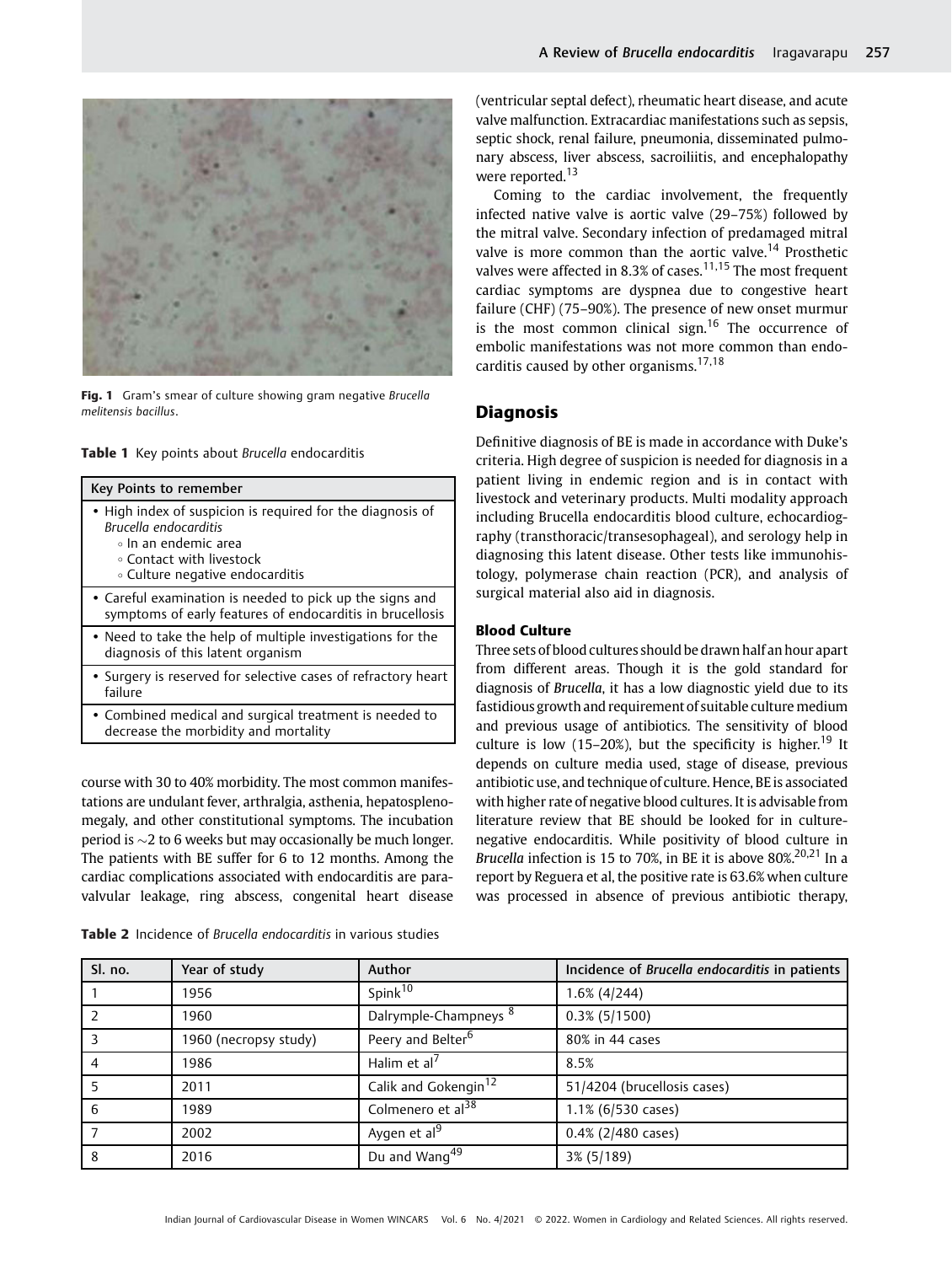whereas Esmailpour et  $al^{22}$  showed 22.2% positivity rate. Culture can be positive in 40 to 90% of acute and 5 to 20% of chronic cases. However, the recent use of automated culture systems has led to more early identification of Brucella species.<sup>23</sup> Mean duration of symptoms before the diagnosis of prosthetic valve endocarditis was also prolonged in patients with a history of brucellosis.<sup>24</sup>

#### Serology

These are more sensitive than blood culture but less specific. The diagnostic role of serology in the diagnosis of Brucellosis is very crucial. $25$  The various tests used are enzyme-linked immunosorbent assay (ELISA), immunofluorescence, reverse immunofluorescence, Rose Bengal test, with ELISA having highest sensitivity and specificity.<sup>21</sup> Wright agglutination and Rose Bengal test serve as sensitive diagnostic tools. But these tests can give false negative results in early stages. Wright seroagglutination >1/160 or a Coombs anti-Brucella test >  $1/320$  and an indirect immunofluorescence >  $1/512$ are considered as significant titers.<sup>26,27</sup> The recurrence of the disease can be diagnosed by 2-mercaptoethanol Wright test. Because of its low specificity, these tests should be interpreted with caution in highly endemic areas. Molecular testing by PCR had both high sensitivity and high specificity.

### Echocardiography $^{28}$

Transthoracic echocardiogram plays an important role in identifying the structural damage but transesophageal echocardiogram is often required in many cases. Bulky vegetations on the valves, abscess, and ulcerations are the most common features.<sup>29</sup> Valvular regurgitation (aortic/mitral) is acute in nature, and cardiac fistulas are also commonly known to occur, but any structural element can be affected. There is one report of rupture of aortic cusp. In prosthetic valve endocarditis, the most common complications were bulky vegetation, paravalvular leakage, aneurysm, abscess, and valve malfunction.<sup>30,31</sup> Echocardiographic features are summarized in ►Table 3.

Table 3 Echocardiographic features of Brucella endocarditis

| Echocardiographic features                                                                                                                                                                                                                                                                         |
|----------------------------------------------------------------------------------------------------------------------------------------------------------------------------------------------------------------------------------------------------------------------------------------------------|
| Native valve<br>Aortic valve-Most common affected valve<br>Bulky vegetations on valvular leaflets $(>0.5-1.0cm)$<br>Valvular regurgitation<br>Premature closure of mitral valve with acute severe aortic<br>regurgitation<br>Rupture of cusps<br>Valve abscess<br>Root abscess<br>Cardiac fistulas |
| Prosthetic valve<br><b>Bulky vegetations</b><br>Paravalvular leak<br>Aneurysm<br><b>Abscess</b><br>Valve malfunction                                                                                                                                                                               |

#### Electrocardiography

Electrocardiographic changes may reflect involvement of the cardiac conduction system, that is, right or left bundle blocks or atrioventricular blocks.

An algorithm for the management of BE is mentioned by Raju et al. $32$ 

## Treatment

BE has an unremitting and fatal course with mortality occurring within 3.11 months usually with CHF. Antibiotic therapy and surgical intervention were the mainstays of treatment.

#### Antibiotic Treatment

There is some uncertainty pertaining to the appropriate course and duration of various drugs used in the treatment. Its intracellular nature paves a challenge for most of the antibiotic regimens.<sup>33</sup> Hence, no clear evidence on choice of antibiotics, but those with good penetration of cellular walls of macrophage and with bactericidal effects should be of primary choice. The most commonly prevailing regimen is the combination of doxycycline (200 mg) and rifampicin (600–900mg) for 10 to 12weekswith an aminoglycoside coverage for initial 2 to 4 weeks.<sup>34</sup> Other drugs that have shown some promising evidence and lower recurrence rates are cotrimoxazole, quinolones, in combination with doxycyclin. $35$  However, the European society<sup>36</sup> suggests doxycycline + cotrimoxazole + rifampin orally for more than 3 months. The WHO $37$  recommends combination of streptomycin and tetracycline, but it has 15 to 40% of recurrence rate.<sup>38</sup> The earlier the initiation of antibiotic regimen, the better will be the outcome.<sup>39</sup>

#### Surgical Intervention

Because of its high degree of tissue destruction, early surgical intervention with valve replacement gained lot of momentum in initial days of management. Wolf et al<sup>40</sup> reported first surgical intervention for aortic valve endocarditis in 1967. A review of 308 cases by Keshtkar-Jahromi et al showed surgical intervention improved the clinical outcome. The mortality was 6.7% in combined surgical and medical group as against 32.7% in medical treatment alone with  $p < 0.001$ .

But Cohen et al<sup>41</sup> observed similar outcomes with conservative and surgical intervention in patients with no significant valve damage and heart failure. Hence, surgery is reserved for massive valve damage with persistent CHF despite appropriate medical therapy. The main aim of surgery is the removal of infected material, affected valves, and if needed radical excision. Duran et al<sup>42</sup> had suggested vegetectomy in patients with single vegetation. In a systematic review, relapse of brucellosis after an appropriate treatment was recorded in five patients.<sup>43</sup>

Postoperative use of antibiotics was studied by many workers<sup>44,45</sup> and it is advised to continue antibiotic coverage for at least 6 months to prevent the relapses that can be assessed by Wright serologic titer.<sup>46</sup>

To summarize, a combination of both medical and surgical intervention is needed for BE, which includes pre- and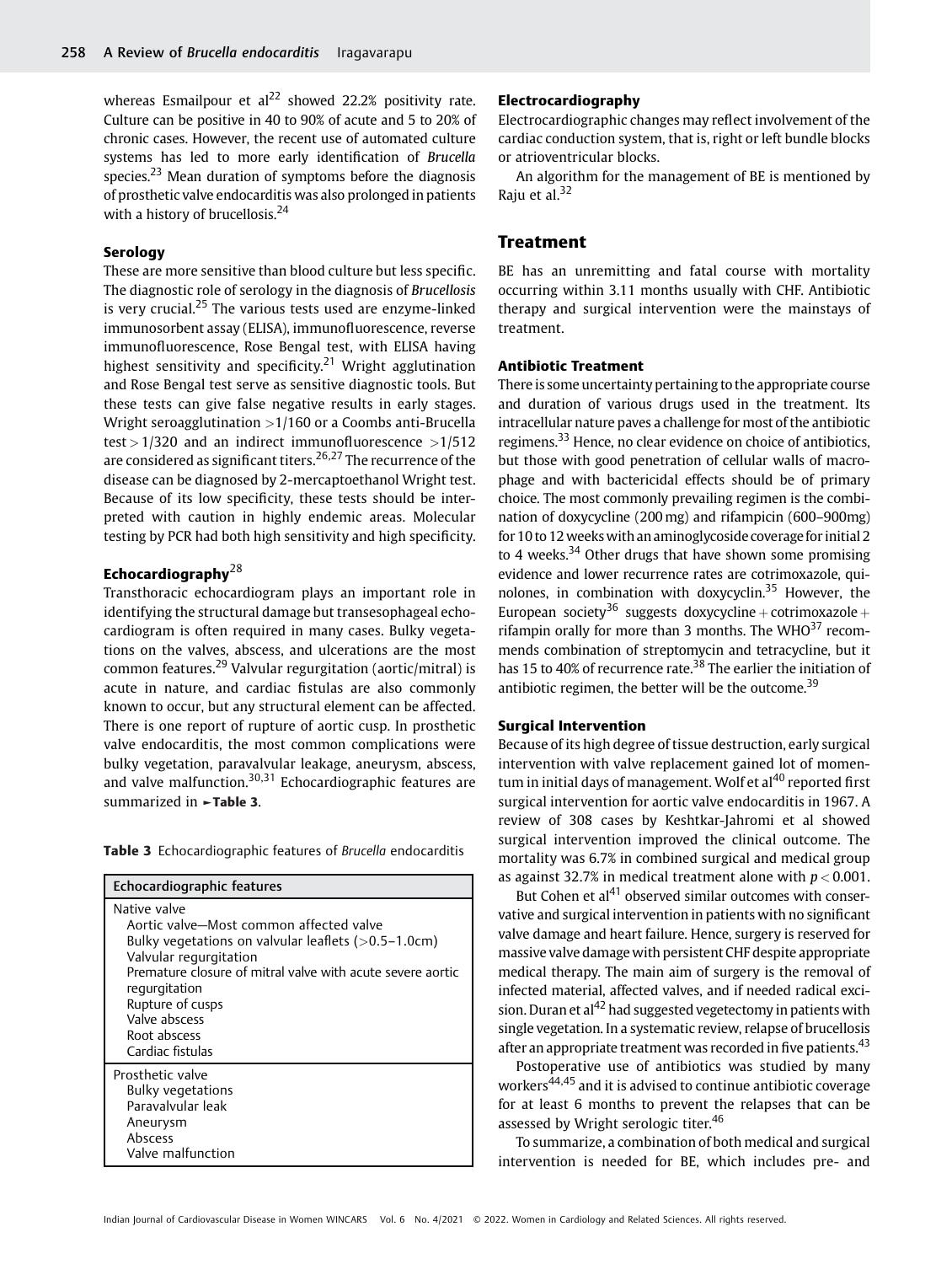| Medical management<br>Doxycycline (200 mg) and rifampicin (600-900mg) for<br>10-12 weeks<br>With an aminoglycosides coverage for initial 2-4 weeks<br>Lower recurrence rates are with cotrimoxazole,<br>quinolones, in combination with doxycycline<br>Others-streptomycin and tetracycline |  |
|---------------------------------------------------------------------------------------------------------------------------------------------------------------------------------------------------------------------------------------------------------------------------------------------|--|
| Surgical management<br>Indications<br>Massive valve damage<br>Persistent CHF despite medical management<br>Removal of infected material<br>Valve replacement<br>Vegetectomy                                                                                                                 |  |
| Combined medical and surgical treatment<br>Preoperative and postoperative appropriate antibiotic<br>coverage with timely surgery                                                                                                                                                            |  |

Abbreviation: CHF, congestive heart failure. Treatment options for Brucella endocarditis.

postoperative coverage of antibiotics in patient who are benefited from surgical therapy. $47,48$  The synopsis of the treatment of BE is mentioned in ►Table 4.

# Prognosis

Though the mortality of brucellosis is low, the endocarditis accounts for 80% of the mortality related to it.<sup>6</sup> CHF is responsible for majority of deaths due to BE.

This has not been previously published or submitted elsewhere for publication.

#### Funding

No sources of research supporter funding, equipment, and drugs.

This manuscript highlights the importance of zoonotic diseases and the need of high index of suspicion for the diagnosis of this latent infection.

Conflicts of Interest None

#### References

- 1 Pappas G, Papadimitriou P, Akritidis N, Christou L, Tsianos EV. The new global map of human brucellosis. Lancet Infect Dis 2006;6 (02):91–99
- 2 Zheng R, Xie S, Lu X, et al. A systematic review and meta-analysis of epidemiology and clinical manifestations of human brucellosis in China. BioMed Res Int 2018;2018:5712920
- 3 Bukhari EE. Pediatric brucellosis. An update review for the new millennium. Saudi Med J 2018;39(04):336–341. Doi: 10.15537/ smj.2018.4.21896
- 4 Mirnejad R, Jazi FM, Mostafaei S, Sedighi M. Molecular investigation of virulence factors of Brucella melitensis and Brucella abortus strains isolated from clinical and non-clinical samples. Microb Pathog 2017;109:8–14
- 5 Greenfield RA, Drevets DA, Machado LJ, Voskuhl GW, Cornea P, Bronze MS. Bacterial pathogens as biological weapons and agents of bioterrorism. Am J Med Sci 2002;323(06):299–315
- 6 Peery TM, Belter LF. Brucellosis and heart disease. II. Fatal brucellosis: a review of the literature and report of new cases. Am J Pathol 1960;36:673–697
- 7 Halim M, Jeroudi M, Mercer E, et al. Infective endocarditis in King Faisal Specialist Hospital, review of 35 consecutive adult patients. Ann Saudi Med 1986;6:179–183
- 8 Dalrymple-Champneys W. Brucella Infection and Undulent Fever in Man. London: Oxford University Press; 1960:1
- 9 Aygen B, Doğanay M, Sümerkan B, Yıldız O, Kayabaş Ü Clinical manifestations, complications and treatment of brucellosis: a retrospective evaluation of 480 patients. Med Mal Infect 2002; 32:485–493
- 10 Spink WW. The n Nature of Brucellosis. Minneapolis: University of Minnesota Press; 1956:145–190
- 11 Reguera JM, Alarcón A, Miralles F, Pachón J, Juárez C, Colmenero JD. Brucella endocarditis: clinical, diagnostic, and therapeutic approach. Eur J Clin Microbiol Infect Dis 2003;22(11):647–650
- 12 Calik S, Gokengin D. Human brucellosis in Turkey: a review of the literature between 1990 and 2009. Turk J Med Sci 2011; 41:549–555
- 13 Ulu-Kilic A, Metan G, Alp E. Clinical presentations and diagnosis of brucellosis. Recent Pat Antiinfect Drug Discov 2013;8(01):34–41
- 14 Cay S, Cagirci G, Maden O, Balbay Y, Aydogdu S. Brucella endocarditis - a registry study. Kardiol Pol 2009;67(03):274–280
- 15 Jeroudi MO, Halim MA, Harder EJ, Al-Siba'i MB, Ziady G, Mercer EN. Brucella endocarditis. Br Heart J 1987;58(03):279–283
- 16 E. Williams, Brucellosis, practitioner 226(1982):1507
- 17 Anderson DJ, Goldstein LB, Wilkinson WE, et al. Stroke location, characterization, severity, and outcome in mitral vs aortic valve endocarditis. Neurology 2003;61(10):1341–1346
- 18 Cabell CH, Pond KK, Peterson GE, et al. The risk of stroke and death in patients with aortic and mitral valve endocarditis. Am Heart J 2001;142(01):75–80
- 19 Mert A, Kocak F, Ozaras R, et al. The role of antibiotic treatment alone for the management of Brucella endocarditis in adults: a case report and literature review. Ann Thorac Cardiovasc Surg 2002;8(06):381–385
- 20 Fernández-Guerrero ML. Zoonotic endocarditis. Infect Dis Clin North Am 1993;7(01):135–152
- 21 Gunes Y, Tuncer M, Guntekin U, et al. Clinical characteristics and outcome of Brucella endocarditis. Trop Doct 2009;39(02):85–88
- 22 Esmailpour N, Borna S, Nejad MR, Badie SM, Badie BM, Hadadi A. Brucella endocarditis: a report from Iran. Trop Doct 2010;40(01): 47–49
- 23 Baysallar M, Aydogan H, Kilic A, Kucukkaraaslan A, Senses Z, Doganci L. Evaluation of the BacT/ALERT and BACTEC 9240 automated blood culture systems for growth time of Brucella species in a Turkish tertiary hospital. Med Sci Monit 2006;12(07): BR235–BR238
- 24 Fonseca JP, Pereiro T, Dos Santos DP, Correia JM, Capelo J, Carragoso A. A. Successful management of prosthetic valve Brucella endocarditis with antibiotherapy alone. Eur J Case Rep Intern Med 2018;5(04):000808
- 25 Christopher S, Umapathy BL, Ravikumar KL. Brucellosis: review on the recent trends in pathogenicity and laboratory diagnosis. J Lab Physicians 2010;2(02):55–60
- 26 Al Dahouk S, Tomaso H, Nockler K, Neubauer H, Frangoulidis D. Laboratory-based diagnosis of brucellosis—a review of the literature. Part I: Techniques for direct detection and identification of Brucella spp. Clin Lab (Zaragoza)•••;49:487–505
- 27 Cutler SJ, Whatmore AM, Commander NJ. Brucellosis–new aspects of an old disease. J Appl Microbiol 2005;98(06): 1270–1281
- 28 Shapira N, Merin O, Rosenmann E, et al. Latent infective endocarditis: epidemiology and clinical characteristics of patients with unsuspected endocarditis detected after elective valve replacement. Ann Thorac Surg 2004;78(05):1623–1629